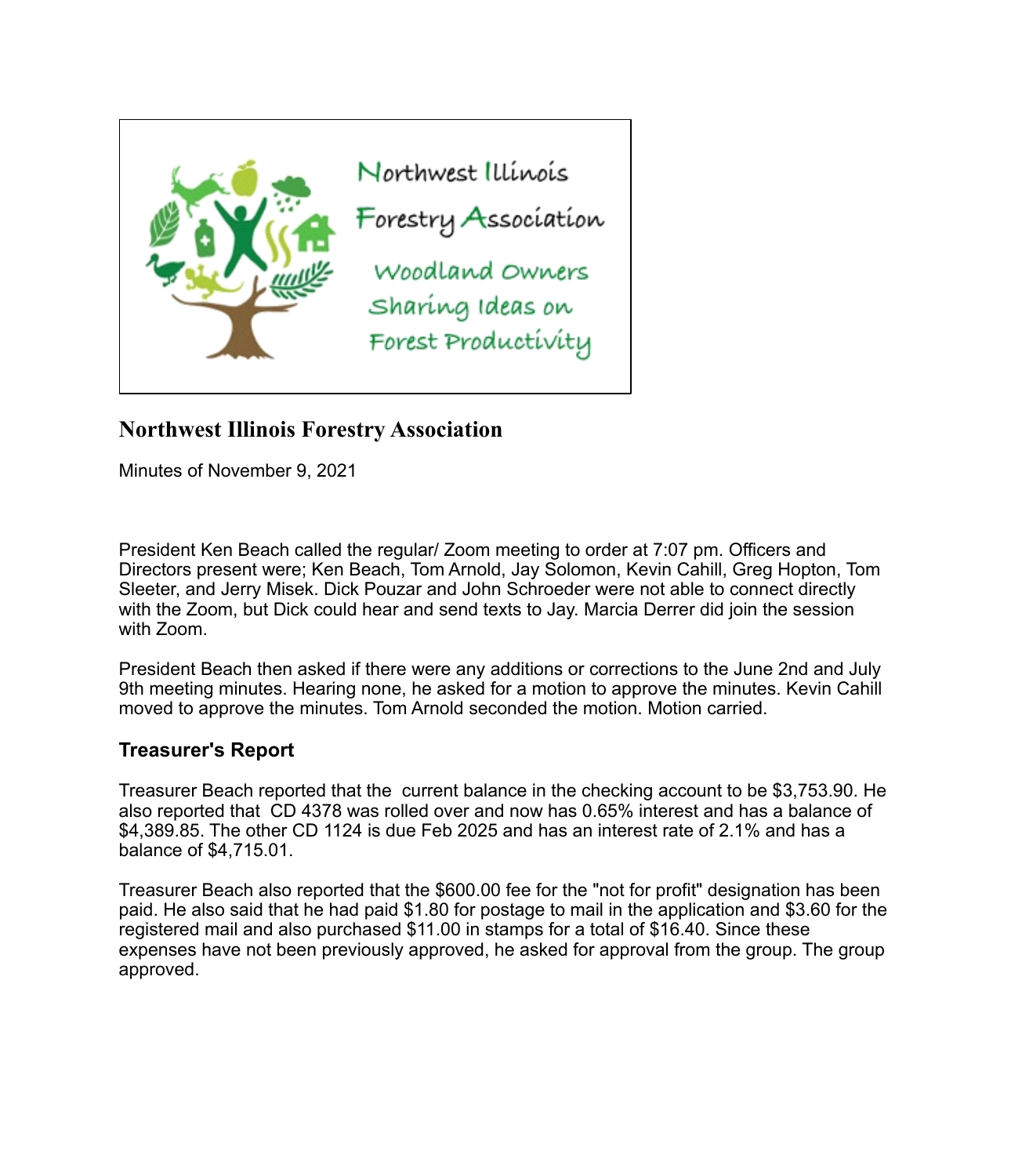Treasurer Beach continued with his report stating expenses of \$205.98 for NIFA signs, \$100.00 for the Lee Freeflund memorial, \$648,00 for the Wild Apricot hosting of the NIFA website, and \$77.18 for postage.

For income, Treasurer Beach reported \$43.54 for online memberships. \$165 for regular memberships, and \$2,370 for the chain saw safety sessions with a \$70.00 reimbursement to JDCF and \$140 for prepayment of 15 year membership.

Kevin Cahill moved to approve the Treasurer's report. Jay Solomon seconded the motion. Motion carried.

## **Membership Report**

Tom Sleeter reported that he has gone over the membership list and asked when should members be removed for not paying dues.

Following discussion over that question, it was agreed to put those members in an inactive file after 5 years of unpaid dues.

Mr. Sleeter then stated that there may be 2 dozen people who would fit that definition.

Presently there are 135-140 members considered as active.

In regards to increasing members, President Beach suggested to send out the NIFA brochure to potential members with the incentive to have free membership in NIFA for one year. He continued that each Officer and Director should select at least one person to send this offer to.

Mr. Sleeter commented that he would like to urge his Carroll County neighbors to join the organization.

President Beach said that we should not overlook members of other organizations as possibilities for joining NIFA. He continued saying that we need to get youth involved with NIFA.

Following discussion about these ideas, it was agreed to draft a letter to go to prospective members telling them about the organization and giving them a complementary membership. President Beach asked Mr. Sleeter to draft that letter.

Tom Arnold asked if we could put the NIFA brochure on the NIFA website and maybe do some of the invitations electronically to reduce costs.

It was decided to hold off on putting the brochure on the website until we elect a Treasurer. ( Right now Ken Beach is holding both positions of President and Treasurer.)

## **Old Business**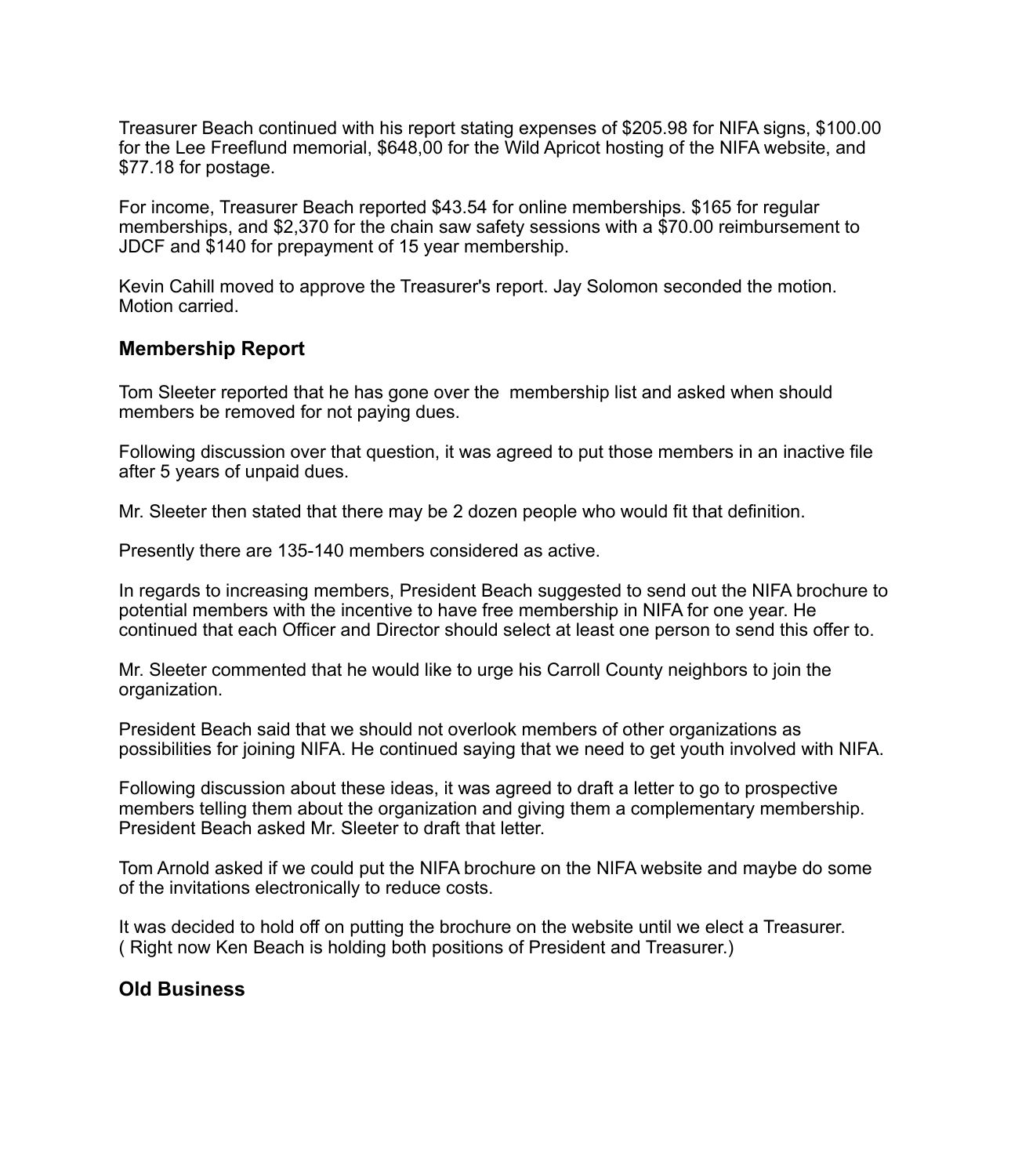President Beach reported that the controlled woodland burn workshop has been posponed. When a new date has been selected, NIFA members will be notified although it may be a short notice since specific weather conditions need to exist to have a successful burn.

President Beach then gave a brief summary of each of the NIFA events held this year. They were: The New Mallory Abby tour

 Christmas tree shearing at the Lundquist farm Tour of the Sawmill Museum in Clinton Tree identifaction tour at Schurmeier Forest Chain Saw safety training

President Beach then handed out a sheet that listed the NIFA events for the past 3 years. As homework, he challenged all of us present to come up with an idea for an event in 2022. Then we will discuss the ideas at the December meeting and develop an agenda.

### **New Business**

Tom Arnold told the group about some suggestions for holding future chain saw safety classes. He noted that there was a lot of interest in the clases this year and wondered if we should plan on more classes next year to handle all of the people who were interested in the courses.

One of the suggestions was to move some of the sessions to other Counties to get to different people and perhaps having both Spring and Fall sessions. Tom continued that he has not discussed this with our current instructor, Jay Hayek. Finding a site for the classes involves having a place for the indoor instruction and then having an appropriate woodland nearby to do the "hands on" practice.

Kevin Cahill told of his experience with finding a different Wi Fi provider. He said that with previous Zoom meetings his reception was not the best. He now has switched to Starlink and has much improved reception and computer speed. He told the group that the cost for Starlink is \$100 per month.

President Beach and Jay Solomon commented on the Northern Illinois Steward Coalition (NISC) saying that there may now be more interest in involving private landowners. This would be a good step forward for that organization and suggested that NIFA needs to get involved with that organization.

Since forest landowners need a Forest Management Plan for their woodlands, President Beach wondered if we should provide a listing of Consulting Foresters on the NIFA website. If we did that, we should also provide a link to those consultants to make it easier to contact them. Dick Pouzar texted that Jay Hayek maintains a list of consulting foresters that includes the activities that they are willing to perform.

In looking ahead to next year's events, Tom Arnold said there may be interest in revisiting some of the previous tour sites to see the changes that have been made, like growth rate of trees, success of grafting, etc.